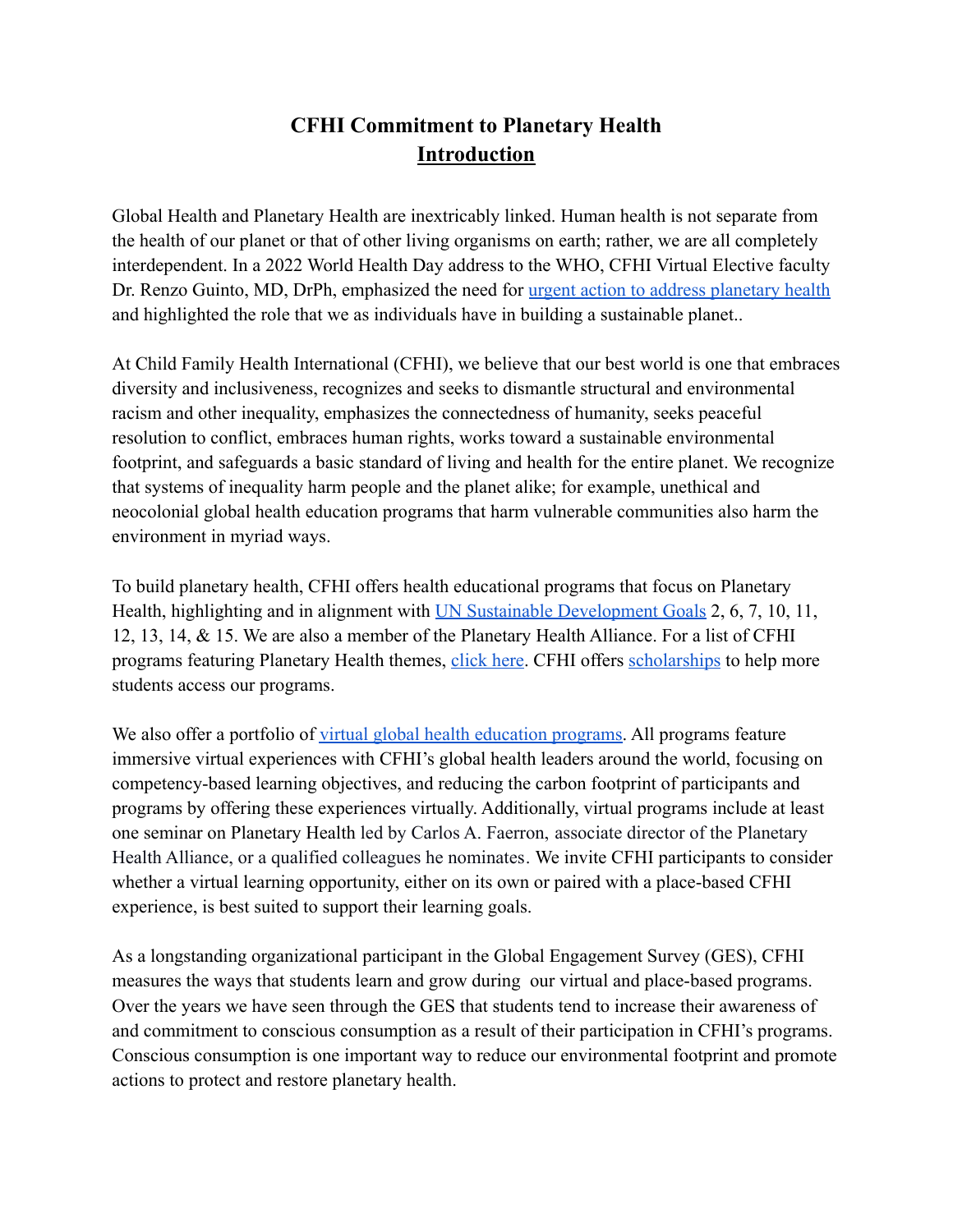As a participant enrolled in one or more CFHI Global Health Education programs, you have a unique opportunity to build Planetary Health. The Pledge below is a call to meaningful, and doable, actions, that will help ensure you use this opportunity as a platform to:

- Reduce your environmental footprint.
- Take other definitive actions such as using your voice on social media or engaging in conscious consumption.
- Think systematically about your role as a future professional and the ways that you can turn the tide of climate change and safeguard a healthy and thriving planet for generations to come.

**We invite you to choose the Planetary Health actions that you can commit to, and sign the pledge.**

Let The World Change you! -The CFHI Team

## **CFHI Participant Planetary Health Pledge**

As a participant in Child Family Health International's programs, I will go into this experience remembering CFHI's motto: Let the World Change You. I will learn from this experience, applying it to my current and future efforts to build Planetary Health.

I will carefully consider the impact my decisions and actions have on the planet, and I will take action to reduce my environmental footprint, reverse climate change, and use my voice and body to build Planetary Health. Specifically, I commit to the following during and after my CFHI Program:

**(Please read the below options carefully; Multiple options are listed as not all options will not be logistically or financially feasible for every participant. Select options that are a good fit for you and that you feel you can commit to.)**

**If I am enrolled in a CFHI Place-Based Program (please select at least 2 that you commit to and are logistically and financially reasonable for you):** If you are enrolled in a virtual program, please skip to page 3.

\_\_\_I will strive to educate myself (through research and conversations with my host community) about local initiatives to build environmental sustainability and planetary health, including any opportunities to learn about traditional, indigenous, and/or integrative ways of knowing and healing. I will keep notes in my professional journal (or in my video or audio journal, or other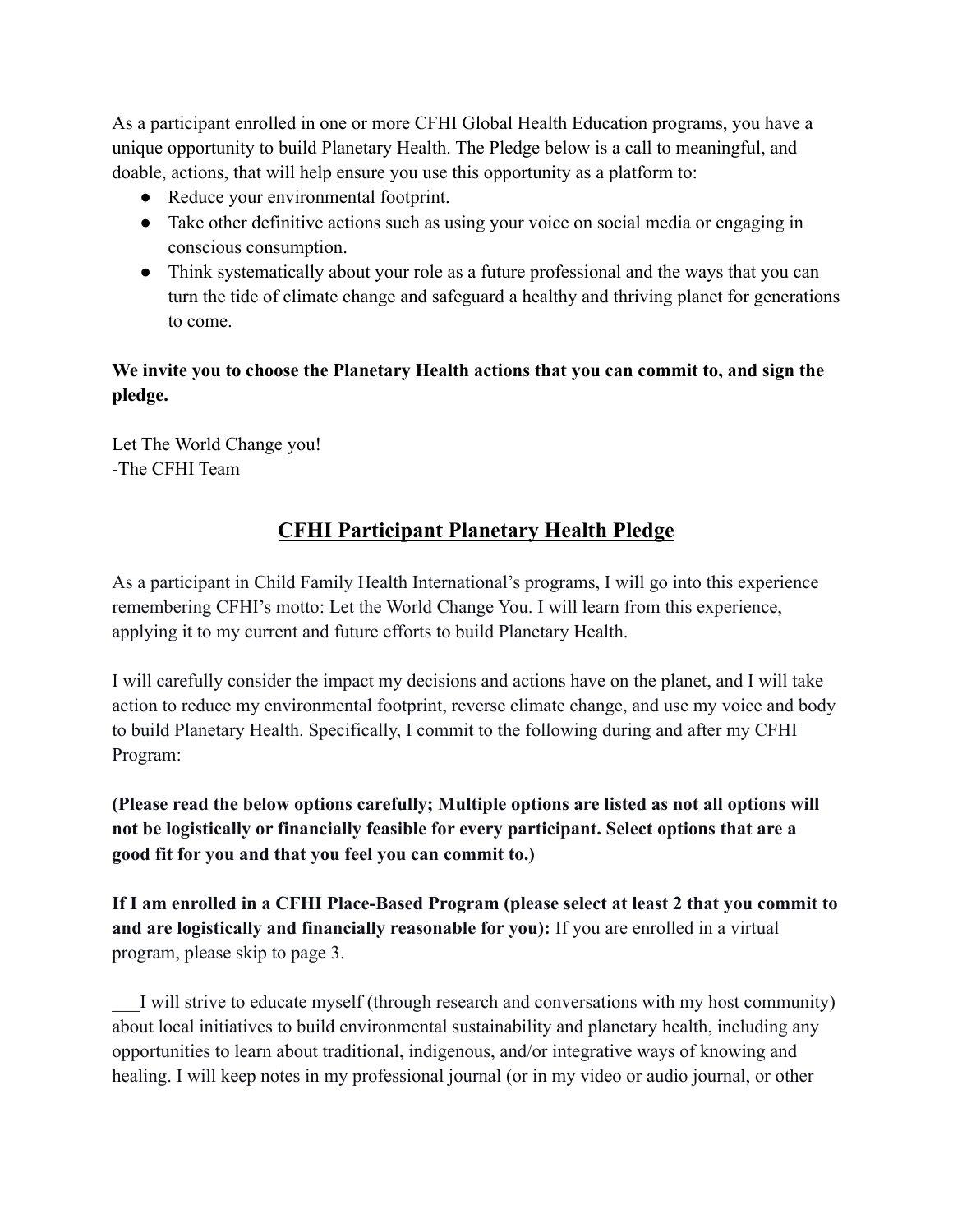other method of tracking and reflecting on my experience) about ideas and actions that I can learn from and bring home with me to share with others.

For my upcoming air travel to my CFHI program, I will [purchase carbon offsets](https://sustainabletravel.org/our-work/carbon-offsets/calculate-footprint/) or purchase a direct flight.

I will take a humble approach when traveling and recognize that I am immersing myself in a culture different from my own. I will respect my host community and local resources by only taking the amount of food I can eat, being mindful of my water use during showers and laundry, turning lights and fans off when I leave a room and striving to reduce my overall waste and carbon consumption.

While on my program, I will ask the CFHI local team about ways to safely engage and travel within the country sustainably, whether this be a weekend trip or to and from clinic locations. If I choose to engage in tourism activities or personal travel, I will strive to select activities that do not harm the environment, respect the local culture, and select recommended providers and agencies that focus on environmental protection and sustainability.

When I have the opportunity in my current and future roles as a healthcare professional, provider, administrator, or other roles, I will seek ways to reduce waste, lower my carbon footprint, and be more environmentally conscious and lead my colleagues to do the same. I will apply any lessons learned about conscious consumption within health systems to my work at home.

## **For all CFHI Participants: On a Day-To-Day Basis, I will: (Please choose 3 that are logistically and financially feasible for you:)**

\_\_\_I will adjust my food consumption, choosing seasonal and local food. I will reduce my ultra-processed food and meat consumption.

I will prevent food waste by planning my meals, finding ways to use all the food I acquire, and composting scraps if possible.

\_\_\_I will stop buying clothing from fast fashion companies; I will strive to buy used and vintage clothes.

\_\_\_For future air travel, I will consider if flying is necessary, and avoid flights when I can. If I do fly, I will strive to purchase carbon offsets and choose direct flights if financially and logistically feasible for me.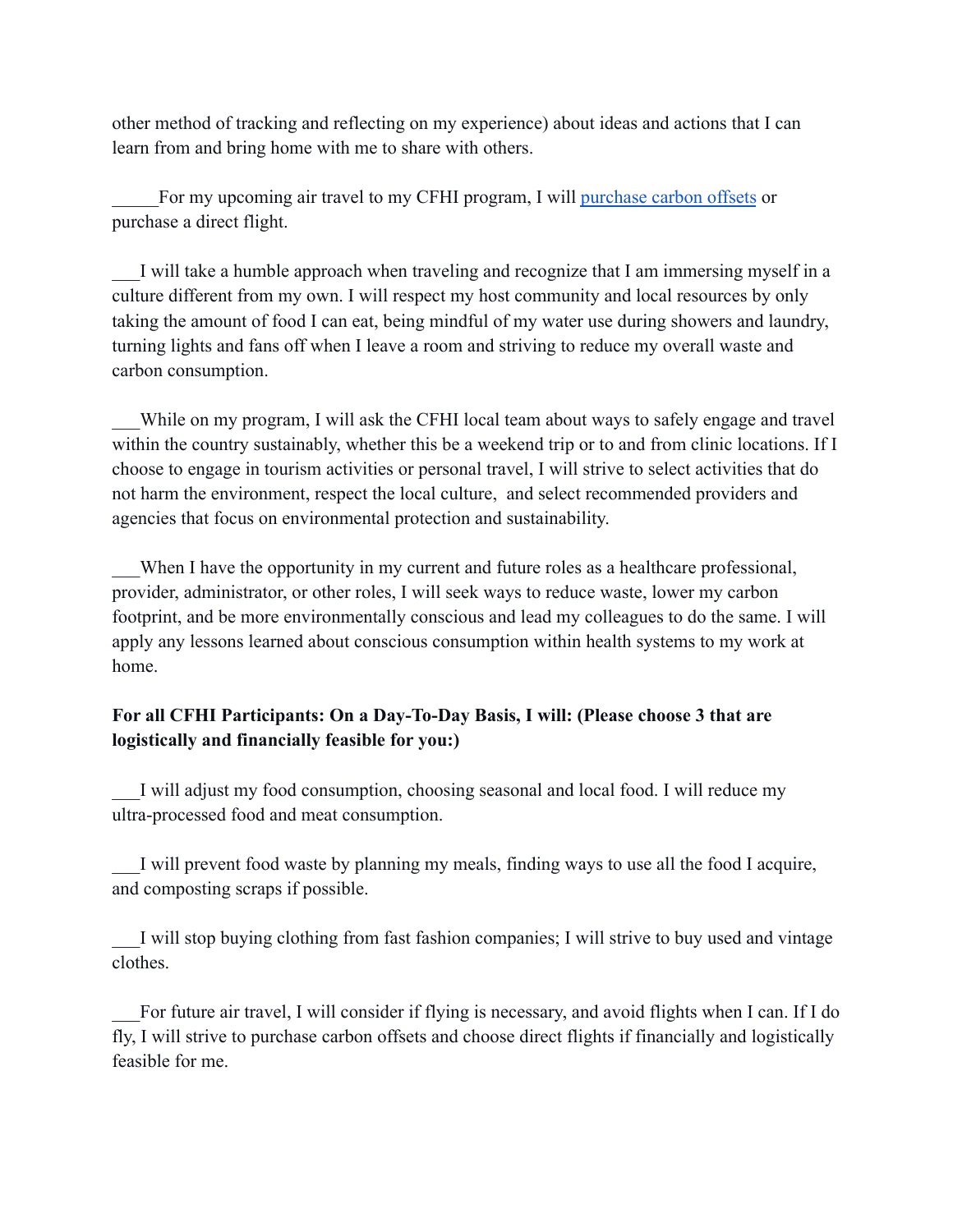I will [calculate my current carbon](https://www.nature.org/en-us/get-involved/how-to-help/carbon-footprint-calculator/) footprint and make a specific plan to reduce it within a specific timeline.

I will wash my clothing with cold water, turn off lights and unplug appliances.

I will carefully consider my purchases, only purchase what I need, and avoid excess packaging with my purchases (online and in-person).

\_\_I will limit driving. I will walk, bike, and use public transport more.

I will vote! And call my representatives to let them know how I feel about measures and legislation that impact the health of the planet.

I will research the role of trade agreements, patents, intellectual property, multinational business entities, and related private and public sector approaches that affect planetary health in my own and other countries. I will consider and make a plan for how I will interact with and/or affect these systems, structures and policies through my professional, personal, and civic life.

\_\_\_I will use my voice on social media to inform and advocate for Planetary Health.

\_\_\_I will intentionally select classes and professional opportunities that help me to deepen my knowledge of Planetary health, environmental sustainability, and climate change, and apply this expertise to my professional pursuits.

\_\_I will use my leadership platforms (such as student groups, global health clubs, etc.) to highlight and keep focus on Planetary Health as a central concern in Global Health. I will help others to understand Planetary Health and encourage them to take actions like those described in this pledge.

If I am able, I will give priority to Planetary Health when making financial decisions such as donating to organizations that combat climate change, choosing to invest my money or retirement savings in environmentally responsible companies, and considering credit cards or other products that have planetary health commitments or pledges (see one example [here.\)](http://here./)

\_\_Other: (Write in)

Signed by:

 $\Box$  Date:  $\Box$